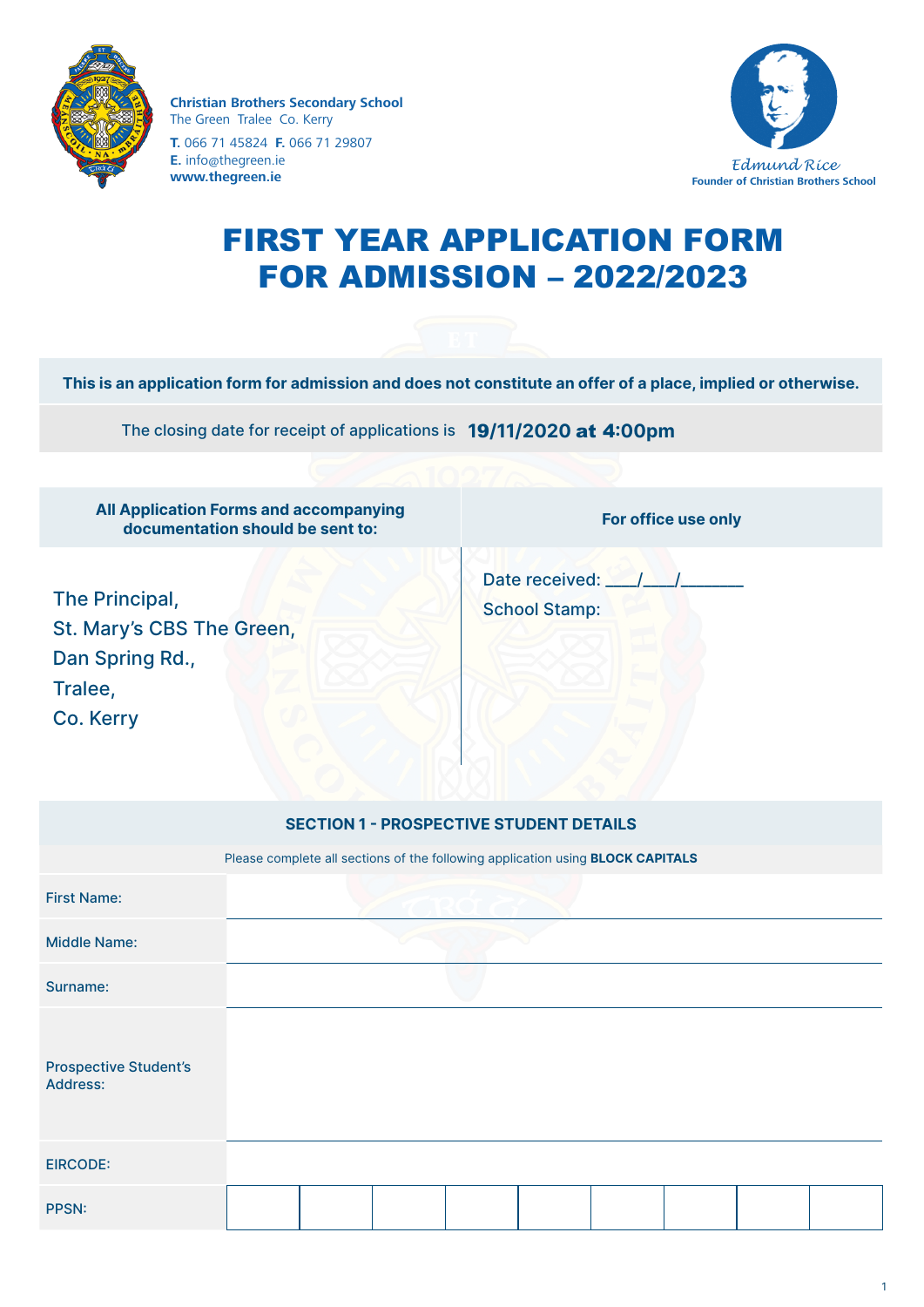#### **SECTION 2 – DETAILS OF PARENT/GUARDIAN**

This information is sought for the purposes of making contact about this application. If more than one name is given but the address is the same, only one letter will issue and will be addressed to both individuals.

|                                 | <b>Parent / Guardian 1</b> | <b>Parent / Guardian 2</b> |
|---------------------------------|----------------------------|----------------------------|
| Prefix: (e.g. Mr. / Mrs. / Ms.) |                            |                            |
| <b>First Name:</b>              |                            |                            |
| Surname:                        |                            |                            |
| Address:                        |                            |                            |
| Eircode:                        |                            |                            |
| Telephone no.                   |                            |                            |
| Email address:                  |                            |                            |
| Relationship to the student:    |                            |                            |

#### **SECTION 3 – STUDENT CODE OF BEHAVIOUR**

Please confirm that the Student Code of Behaviour is acceptable to you as a parent/guardian and that you shall make all reasonable efforts to ensure compliance of same by the prospective student if he secures a place in the school. Please note that the Code of Behaviour can be found at www.thegreen.ie or obtained from the school office.

| We/I<br>(Parent / Guardian 1)                                                                 | (Parent / Guardian 2) | confirm that |  |  |  |
|-----------------------------------------------------------------------------------------------|-----------------------|--------------|--|--|--|
| the Code of Behaviour for the school is acceptable to me as the prospective student's parent/ |                       |              |  |  |  |
| quardian and We/I shall make all reasonable efforts to ensure compliance by the prospective   |                       |              |  |  |  |

*student if he secures a place in the school.*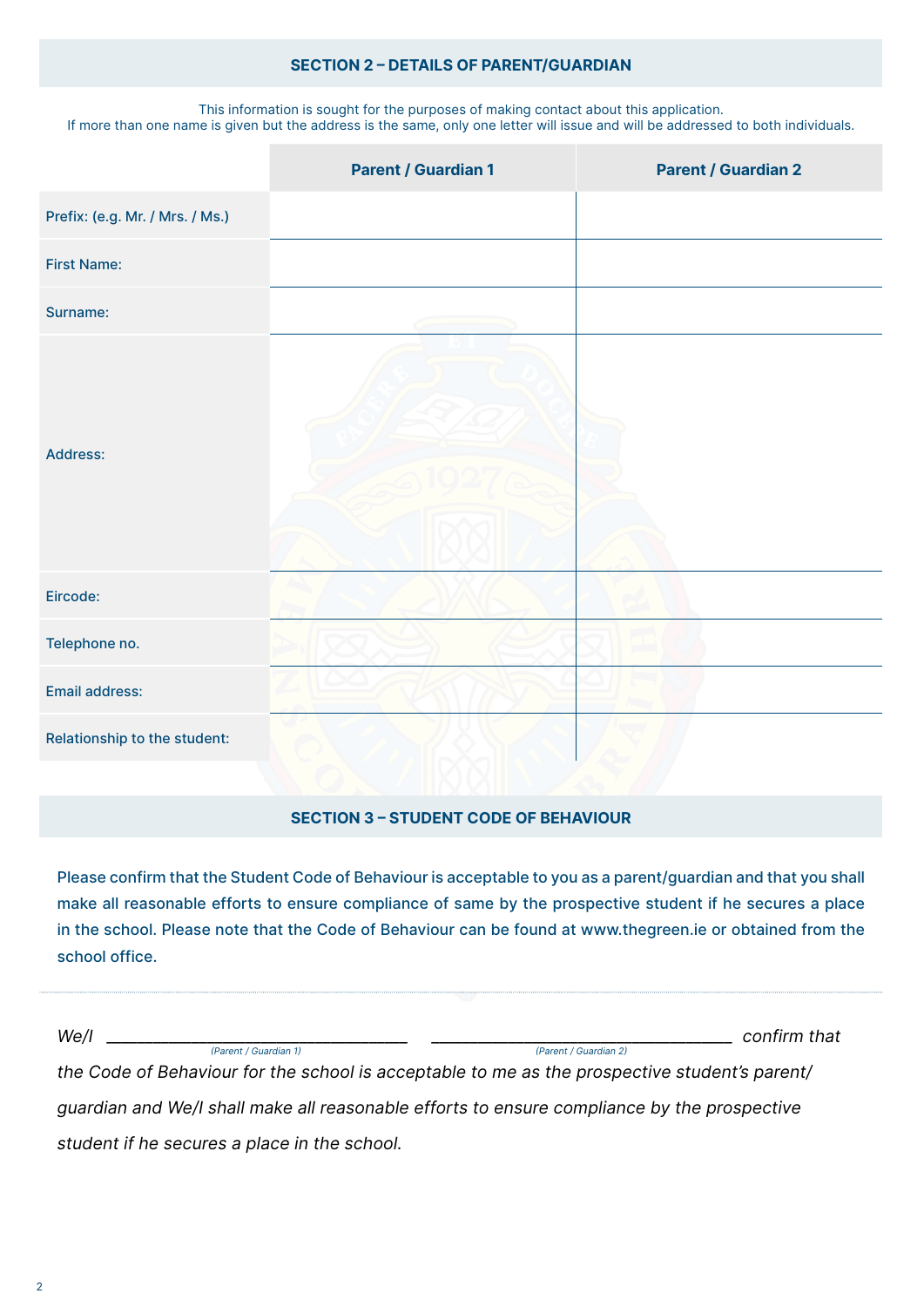#### **SECTION 4 – SELECTION CRITERIA FOR ADMISSION IN THE EVENT OF OVERSUBSCRIPTION**

This information will assist in determining whether the prospective student meets the admission requirements in accordance with the order of priority as set out in section 6 of the Admission Policy for St. Mary's CBS The Green.

| A. If the prospective student currently has a brother in this school, please indicate his name and current year of study. This<br>will only be used if sibling of a current pupil is a selection criterion in the school's Admission Policy.      |
|---------------------------------------------------------------------------------------------------------------------------------------------------------------------------------------------------------------------------------------------------|
| <b>Brother's Name:</b><br>Year:                                                                                                                                                                                                                   |
| B. If the prospective student previously had a brother in this school, please indicate his name and years of attendance.<br>This will only be used if sibling of a past pupil is a selection criterion in the school's Admission Policy.          |
| <b>Brother's Name:</b><br>Year:                                                                                                                                                                                                                   |
| C. If the prospective student's parent/guardian is a member of staff in the school. This will only be used if it is a selection<br>criterion in the school's Admission Policy.                                                                    |
| Parent's / Guardian's<br>Name:                                                                                                                                                                                                                    |
| Year's                                                                                                                                                                                                                                            |
| D. If the prospective student's father previously attended this school, please indicate his name and years of attendance.<br>This will only be used if son or grandson of a past pupil is a selection criterion in the school's Admission Policy. |
| <b>Father's Name:</b><br>Year:                                                                                                                                                                                                                    |
| E. Please provide details of the primary school attended by the prospective student. This will only be used if being a pupil of<br>a feeder school is a selection criterion in the school's Admission Policy.                                     |
| School name:                                                                                                                                                                                                                                      |
| <b>Principal's Name:</b>                                                                                                                                                                                                                          |
| <b>School address:</b>                                                                                                                                                                                                                            |
| <b>IMPORTANT INFORMATION:</b><br>. All of the information that you provide in this application form is taken in good faith. If it is found that any of the information is incorrect,                                                              |

- misleading or incomplete, the application may be rendered invalid.
- Please understand that it is your responsibility to inform the school of any change in contact information or circumstances relating to this application.

\_\_\_\_\_\_\_\_\_\_\_\_\_\_\_\_\_\_\_\_\_\_\_\_\_\_\_\_\_\_\_\_\_\_\_\_\_\_\_\_\_\_\_\_\_\_\_\_\_\_\_\_\_\_\_\_\_\_\_\_\_\_\_\_\_\_\_\_\_\_\_\_\_\_\_\_\_\_ \_\_\_\_\_\_\_\_\_\_\_\_\_\_\_\_\_\_\_\_\_\_\_\_\_\_\_\_\_\_\_\_\_\_\_\_\_\_\_\_\_\_\_\_\_\_

\_\_\_\_\_\_\_\_\_\_\_\_\_\_\_\_\_\_\_\_\_\_\_\_\_\_\_\_\_\_\_\_\_\_\_\_\_\_\_\_\_\_\_\_\_\_\_\_\_\_\_\_\_\_\_\_\_\_\_\_\_\_\_\_\_\_\_\_\_\_\_\_\_\_\_\_\_\_ \_\_\_\_\_\_\_\_\_\_\_\_\_\_\_\_\_\_\_\_\_\_\_\_\_\_\_\_\_\_\_\_\_\_\_\_\_\_\_\_\_\_\_\_\_\_

- For information regarding how your data is processed by the school, please see overleaf.
- Please sign below to demonstrate that you have read and understood this information.

(Parent / Guardian 1) (Date)